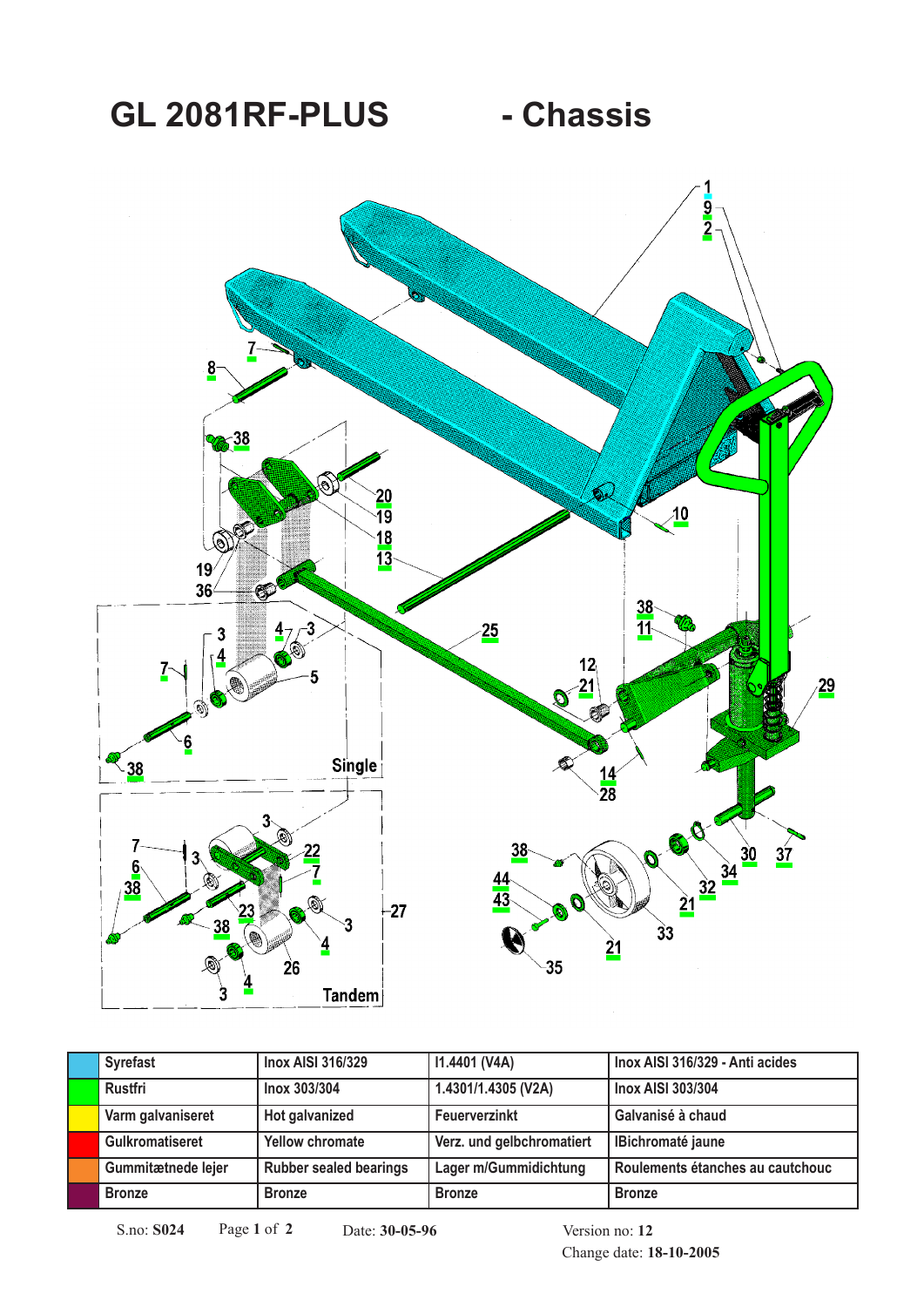| <b>Spare Parts List</b> |          |                            | <b>Chassis</b>                 |                              | 19-06-2006     |                  |
|-------------------------|----------|----------------------------|--------------------------------|------------------------------|----------------|------------------|
| Pos.                    | Part no. | <b>Benævnelse</b>          | <b>Description</b>             | Benennung                    |                | Pcs. Mat. Spec.  |
| 1                       | 200057-1 | <b>Chassis RF 520X1140</b> | <b>Chassis RF 520X1140</b>     | Chassis RF 520X1140          | 1              | <b>Stainless</b> |
|                         | 200006   | Chassis RF 680X1140        | Chassis RF 680X1140            | Chassis RF 680X1140          |                |                  |
| $\overline{2}$          | 927080   | Møtrik RF                  | Nut RF                         | Mutter RF                    | $\mathbf{1}$   | <b>Stainless</b> |
| 3                       | 400159   | Afstandsrør                | Spacer pipe                    | Abstandsrohr                 | $\overline{4}$ | Plastic          |
| $\overline{4}$          | 947242   | Kugleleje RF               | <b>Ball bearing RF</b>         | Kugellager RF                | $\overline{4}$ | Rubber sealed    |
| 5                       | 4015771  | Gaffelhjul nylon hvid Ø80  | Fork wheel nylon white Ø80     | Gabelrolle, Nylon weiss, Ø80 | $\overline{c}$ |                  |
|                         | 401453   | Gaffelhjul polyurethan Ø80 | Fork wheel polyurethane Ø80    | Gabelrolle Polyurethan Ø80   |                |                  |
| 6                       | 402518   | Hjulaksel RF               | Wheel axle RF                  | Radachse RF                  | $\overline{2}$ | <b>Stainless</b> |
| 7                       | 937440   | Rørstift RF                | Tubular pin RF                 | Rohrstift, RF                | $\overline{4}$ | <b>Stainless</b> |
| 8                       | 400156   | Hjulgaffelaksel RF         | Fork wheel axle, RF            | Radgabelachse, RF            | $\overline{2}$ | <b>Stainless</b> |
| $\mathbf{Q}$            | 917825   | Skrue RF                   | <b>Screw RF</b>                | Schraube RF                  | 1              | <b>Stainless</b> |
| 10                      | 937530   | Rørstift RF                | Tubular pin RF                 | Rohrstift RF                 | $\mathbf{1}$   | <b>Stainless</b> |
| 11                      | 400100   | Vippearm kpl. 520 RF       | Lifting arm 520 cpl. RF        | Schwinge Kpl. 520 RF         | $\mathbf{1}$   | <b>Stainless</b> |
|                         | 401260   | Vippearm kpl. 680 RF       | Lifting arm cpl. 680 RF        | Schwinge Kpl. 680 RF         |                |                  |
| 12                      | 948259   | Bøsning                    | Bushing                        | <b>Buchse</b>                | $\overline{2}$ | Nylon            |
| 13                      | 400160   | <b>Tværaksel 520 RF</b>    | Axle 520 RF                    | Welle 520 RF                 | $\mathbf{1}$   | <b>Stainless</b> |
| 14                      | 937530   | Rørstift RF                | Tubular pin RF                 | <b>Rohrstift RF</b>          | $\overline{2}$ | <b>Stainless</b> |
| 18                      | 400151   | Hjulgaffel RF              | Wheel fork RF                  | Radgabel RF                  | $\overline{2}$ | <b>Stainless</b> |
| 19                      | 400173   | Rulle nylon                | Nylon roll                     | Nylonrolle                   | $\overline{4}$ | Nylon            |
| 20                      | 400158   | Aksel for trykstang RF     | Axle for push rod RF           | Achse für Druckstange RF     | $\overline{2}$ | <b>Stainless</b> |
| 21                      | 402449   | Afstandsring nylon         | Spacer ring nylon              | Abstandsring Nylon           | $\overline{2}$ | <b>Stainless</b> |
| 22                      | 400146   | Tandemgaffel kpl. RF       | Tandem fork cpl. RF            | Tandem Radgabel Kpl. RF      | $\overline{2}$ | <b>Stainless</b> |
| 23                      | 400163   | <b>Tandemaksel RF</b>      | Tandem axle, RF                | Tandem Achse, RF             | $\overline{4}$ | <b>Stainless</b> |
| 25                      | 400149   | Trykstang 1140 RF          | Push rod 1140 RF               | Druckstange 1140 RF          | $\overline{2}$ | <b>Stainless</b> |
| 26                      | 401455   | Tandemhjul polyurethan Ø80 | Tandem wheel poly. Ø80         | Tandemrolle Poly. Ø80        | 4              |                  |
|                         | 4020811  | Tandemhjul nylon hvid Ø80  | Tandem wheel Nylon White Ø80   | Tandem Nylon Weiss Ø80       |                |                  |
| 27                      | 300244   | Tandem kpl. polyurethan RF | Tandem cpl. poly. RF           | Tandem Kpl. Polyurethan RF   | $\overline{2}$ |                  |
|                         | 300243   | Tandem kpl. nylon RF       | Tandem cpl. nylon, RF          | Tandem Kpl. Nylon RF         |                |                  |
| 28                      | 401768   | <b>Bøsning RF</b>          | <b>Bushing RF</b>              | <b>Buchse RF</b>             | $\overline{c}$ |                  |
| 29                      | 101001   | Pumpe kpl. m/håndtag RF    | Pump cpl. RF w/handle          | Pumpe Kpl. m/Deichsel RF     | $\mathbf{1}$   |                  |
| 30                      | 400224   | Styrehjulsaksel RF         | Steering wheel axle RF         | Lenkradachse RF              | $\mathbf{1}$   | <b>Stainless</b> |
| 32                      | 947252   | Kugleleje RF               | <b>Ball bearing RF</b>         | Kugellager RF                | $\overline{4}$ | Rubber sealed    |
| 33                      | 4039031  | Styrehjul nylon hvid Ø200  | Steering wheel nyl. white Ø200 | Lenkrad, Nylon Weiss Ø200    | $\overline{2}$ |                  |
|                         | 300087   | Styrehjul polyurethan Ø200 | Steering wheel poly. Ø200      | Lenkrad Poly. Ø200           |                |                  |
| 34                      | 933251   | Låsering RF                | Circlip RF                     | Schliessring RF              | $\overline{2}$ | <b>Stainless</b> |
| $\overline{35}$         | 944201   | Hjulkapsel                 | Hub cap                        | Radkappe                     | $\overline{2}$ |                  |
| 36                      | 400030   | Bøsning f/hjulgaffel       | Bushing for wheel fork         | Buchse f. Radgabel           | 8              | Nylon            |
| 37                      | 937140   | Rørstift RF                | Pipe pin RF                    | Spannhülse RF                | $\mathbf{1}$   | <b>Stainless</b> |
| $\overline{38}$         | 990112   | Smørenippel RF             | Lubricator nipple RF           | Schmiernippel RF             | $\overline{7}$ | <b>Stainless</b> |
| 43                      | 917125   | Sætskrue RF                | Screw RF                       | Schraube RF                  | $\overline{2}$ | Stainless        |
| 44                      | 928101   | Skærmskive                 | Washer                         | Scheibe                      | $\overline{2}$ | <b>Stainless</b> |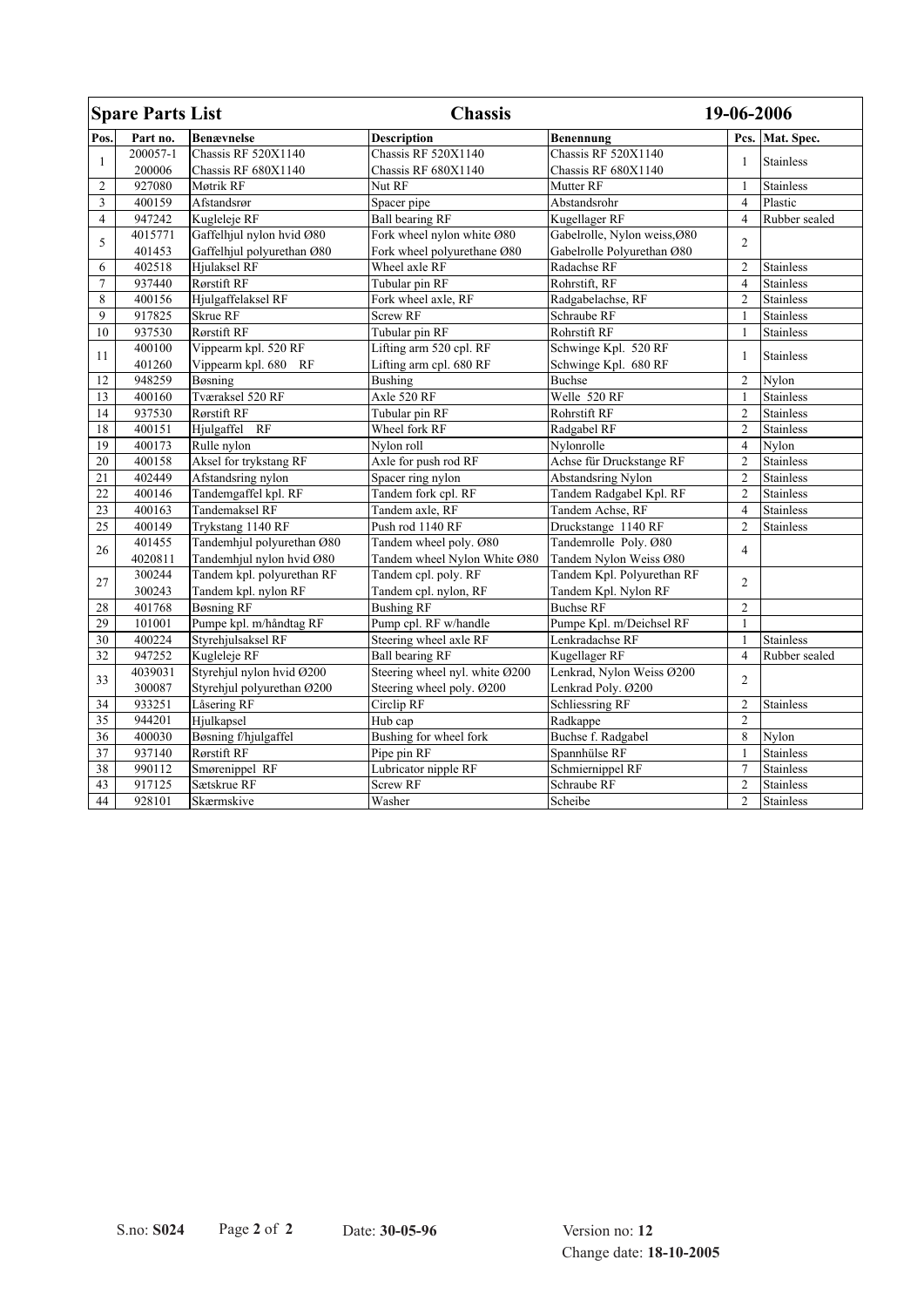## **GL2081RF-PLUS - pumpe & håndtag**



| <b>Syrefast</b>        | <b>Inox AISI 316/329</b>      | 11.4401 (V4A)             | Inox AISI 316/329 - Anti acides  |
|------------------------|-------------------------------|---------------------------|----------------------------------|
| Rustfri                | Inox 303/304                  | 1.4301/1.4305 (V2A)       | <b>Inox AISI 303/304</b>         |
| Varm galvaniseret      | Hot galvanized                | Feuerverzinkt             | Galvanisé à chaud                |
| <b>Gulkromatiseret</b> | <b>Yellow chromate</b>        | Verz. und gelbchromatiert | <b>IBichromaté jaune</b>         |
| Gummitætnede lejer     | <b>Rubber sealed bearings</b> | Lager m/Gummidichtung     | Roulements étanches au cautchouc |
| <b>Bronze</b>          | <b>Bronze</b>                 | <b>Bronze</b>             | <b>Bronze</b>                    |

S.no: **S025** Page 1 of 4 Date: 30-05-1996 **10** Version no: 10

Change date: **01-06-2006**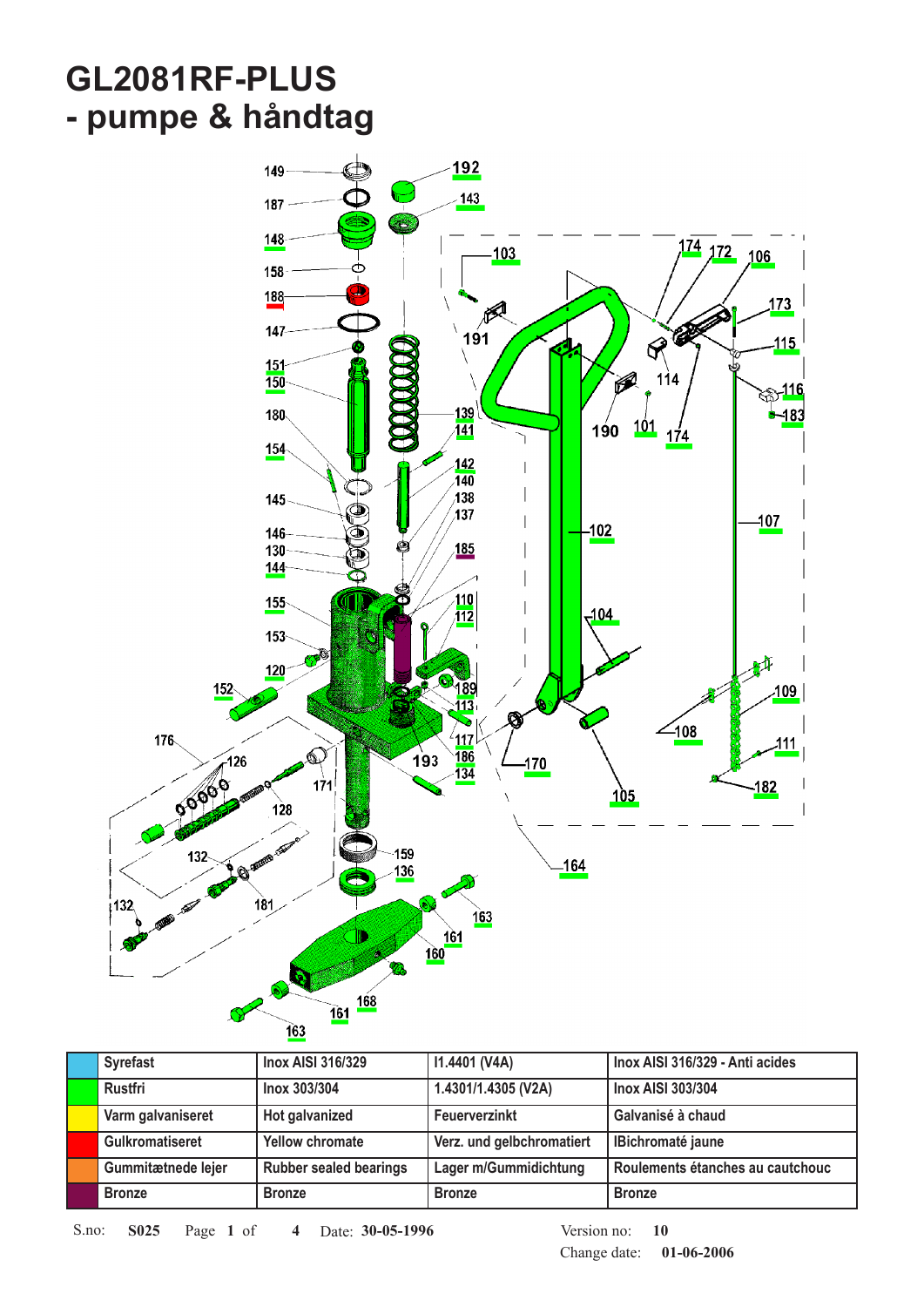|      | <b>Spare Parts List</b> |                        | The hydraulic unit        |                                  | 01-06-2006     |                  |
|------|-------------------------|------------------------|---------------------------|----------------------------------|----------------|------------------|
| Pos. |                         | Part no. Benævnelse    | <b>Description</b>        | Benennung                        | Pcs.           | Mat. Spec.       |
| 101  | 927060                  | Sikringsmøtrik         | Lock nut                  | Gegenmutter                      | 1              | Stainless        |
| 102  | 403713                  | Håndtag kpl. RF        | Handle cpl. RF            | Deichsel Kpl. RF                 | $\mathbf{1}$   | <b>Stainless</b> |
| 103  | 917641                  | Skrue RF               | Screw RF                  | Schraube RF                      | $\mathbf{1}$   | <b>Stainless</b> |
| 104  | 400091                  | Aksel RF               | Axle RF                   | Achse RF                         | $\mathbf{1}$   | Stainless        |
| 105  | 400959                  | Håndtagsrulle RF       | Roll for handle RF        | Rolle f/Deichsel RF              | $\mathbf{1}$   | Stainless        |
| 106  | 415055                  | Udløserhåndtag         | Release lever             | Auslösehandgriff                 | 1              | <b>Stainless</b> |
| 107  | 403715                  | <b>Udløserstang RF</b> | Release rod RF            | Auslösestange RF                 | $\mathbf{1}$   | Stainless        |
| 108  | 951010                  | Kædesamler RF          | Chain connector RF        | Kettensammler RF                 | $\mathbf{1}$   | Stainless        |
| 109  | 951013                  | Kæde RF                | Chain RF                  | Kette RF                         | 1              | Stainless        |
|      | $110+$ 917540           | Øjeskrue RF            | Eye bolt RF               | Augenbolzen RF                   | $\mathbf{1}$   | Stainless        |
| 111  | 917412                  | Skrue RF               | Screw RF                  | Schraube RF                      | $\mathbf{1}$   | <b>Stainless</b> |
|      | $112+  400963 $         | Udløserarm RF          | Release arm RF            | Auslösearm RF                    | 1              | <b>Stainless</b> |
|      | $113 +  927050$         | Sikringsmøtrik         | Lock nut                  | Gegenmutter                      | $\mathbf{1}$   | Stainless        |
|      | 114 415066              | Håndtagstop center     | Top for handle, centre    | Top für Deichsel, Center         | $\mathbf{1}$   |                  |
| 115  | 415056                  | Plasttap               | Plastic pin               | Kunststoff-Zapfen                | $\mathbf{1}$   | Plastic          |
| 116  | 415059                  | Justeringsbrik         | Adjusting pin             | Justierungsstift                 | $\mathbf{1}$   | Plastic          |
|      | $117 + 937136$          | Rørstift RF            | Pipe pin RF               | Spannhülse RF                    | $\mathbf{1}$   | Stainless        |
|      | $120 + 917112$          | Skrue RF               | Screw RF                  | Schraube RF                      | $\mathbf{1}$   | Stainless        |
|      | $126 +$ 900110          | $O$ -ring              | O-ring                    | O-Ring                           | 5              |                  |
|      | 128+* 900050            | $O$ -ring              | $O$ -ring                 | O-Ring                           | $\mathbf{1}$   |                  |
|      | $130 + 402466$          | Bronzestempel          | Copper piston             | Kupferkolbe                      | $\mathbf{1}$   | <b>Bronze</b>    |
|      | 132+* 900042            | $O$ -ring              | $O$ -ring                 | O-Ring                           | $\mathbf{1}$   |                  |
|      | 134 937150              | Rørstift RF            | Pipe pin RF               | Spannhülse RF                    | $\mathbf{1}$   | Stainless        |
|      | 400983                  | Kuglering RF           | <b>Ball race RF</b>       | Laufring RF                      | $\overline{c}$ | <b>Stainless</b> |
| 136  | 941106                  | Kugle RF               | <b>Ball RF</b>            | Kugel RF                         | 25             | Stainless        |
|      | $137^{+*}$ 900181       | $O$ -ring              | $O$ -ring                 | O-Ring                           | $\mathbf{1}$   |                  |
|      | $138 +$ 908180          | Skrabering             | Scraper ring              | Abstreifring                     | $\mathbf{1}$   |                  |
| 139  | 958510                  | Trykfjeder RF          | Pressure spring RF        | Druckfeder RF                    | $\mathbf{1}$   | Stainless        |
|      | $140+$ 901121           | U-manchet              | Sleeve                    | Manschette                       | 1              |                  |
| 141  | 400171                  | Stålstift              | Steel pin                 | Stahlstift                       | $\mathbf{1}$   | <b>Stainless</b> |
|      | $142+  400955$          | Pumpestempel RF        | Pump piston RF            |                                  | $\mathbf{1}$   | Stainless        |
| 143  | 400962                  | Fjederskive RF         |                           | Pumpekolbe RF<br>Druckscheibe RF | $\mathbf{1}$   | Stainless        |
|      | $144 + 933221$          | Låsering RF            | Spring cap RF             |                                  | $\mathbf{1}$   |                  |
|      |                         |                        | Circlip RF                | Schliessring RF                  |                | Stainless        |
|      | $145+ 400110$           | Styrering              | Guide ring                | Gleitring                        | $\mathbf{1}$   | Plastic          |
|      | $146 +$ 901381          | U-manchet              | U-sleeve                  | U-Manchette                      | $\mathbf{1}$   |                  |
|      | $147+$ 900580           | $O$ -ring              | O-ring                    | O-Ring                           | $\mathbf{1}$   |                  |
|      | $148+ 403506 $          | Topstykke RF           | Top section RF            | Zylinderkopf RF                  | 1              | Stainless        |
|      | $149^{+*}$ 908351       | Skrabering             | Wiper seal                | Abstreifring                     | $\mathbf{1}$   |                  |
|      | $150+ 402465 $          | Stempelstang RF        | Piston rod RF             | Kolbenstange RF                  | 1              | Stainless        |
| 151  | 941120                  | Kugle RF               | <b>Ball RF</b>            | Kugel RF                         | $\mathbf{1}$   | <b>Stainless</b> |
| 152  | 400978                  | Håndtagsaksel RF       | Axle f/handle RF          | Deichselachse RF                 | 1              | Stainless        |
|      | $153^{+*}$ 905101       | Proppakning            | Plug gasket               | Stopfen                          | -1             | Plastic          |
| 154  | 937440                  | Rørstift RF            | Tubular pin RF            | Rohrstift, RF                    | $\mathbf{1}$   | <b>Stainless</b> |
|      | $155+ 300065 $          | Pumpehus, RF           | Pump housing RF           | Pumpengehäuse Kpl. RF            | $\mathbf{1}$   | Stainless        |
|      | 158+* 900350            | $O$ -ring              | $O$ -ring                 | O-Ring                           | $\mathbf{1}$   |                  |
| 159  | 402337                  | Tryklejering nylon     | Thrust bearing ring nylon | Drucklager-Ring Nylon            | $\mathbf{1}$   | Plastic          |
| 160  | 400952                  | <b>Travers RF</b>      | Thrust plate RF           | Druckplatte RF                   | 1              | <b>Stainless</b> |
| 161  | 400950                  | <b>Bøsning RF</b>      | <b>Bushing RF</b>         | <b>Busche RF</b>                 | $\overline{c}$ | Stainless        |
| 163  | 917240                  | Sætskrue RF            | Screw RF                  | Schraube RF                      | $\overline{c}$ | <b>Stainless</b> |
| 164  | 200129                  | Håndtag kpl.           | Handle cpl.               | Deichsel Kpl.                    | $\mathbf{1}$   | <b>Stainless</b> |
| 168  | 990112                  | Smørenippel RF         | Lubricator nipple RF      | Schmiernippel RF                 | 1              | <b>Stainless</b> |
| 170  | 400276                  | Bøsning                | <b>Bushing</b>            | <b>Buchse</b>                    | $\mathbf{1}$   | Plastic          |
|      | $171+$ 906710           | Gummi manchet          | Rubber sleeve             | Gummi-Manschette                 | 1              |                  |
| 172  | 958123                  | Trykfjeder RF          | Pressure spring RF        | Druckfeder RF                    | 1              | Stainless        |
| 173  | 917560                  | Skrue RF               | Screw RF                  | Schraube RF                      | $\mathbf{1}$   | Stainless        |
| 174  | 941108                  | Kugle RF               | <b>Ball RF</b>            | Kugel RF                         | 1              | Stainless        |
|      | $176 +  401460$         | Ventilindsats kpl. RF  | Valve insert cpl. RF      | Ventileinsatz Kpl. RF            | $\mathbf{1}$   | Stainless        |